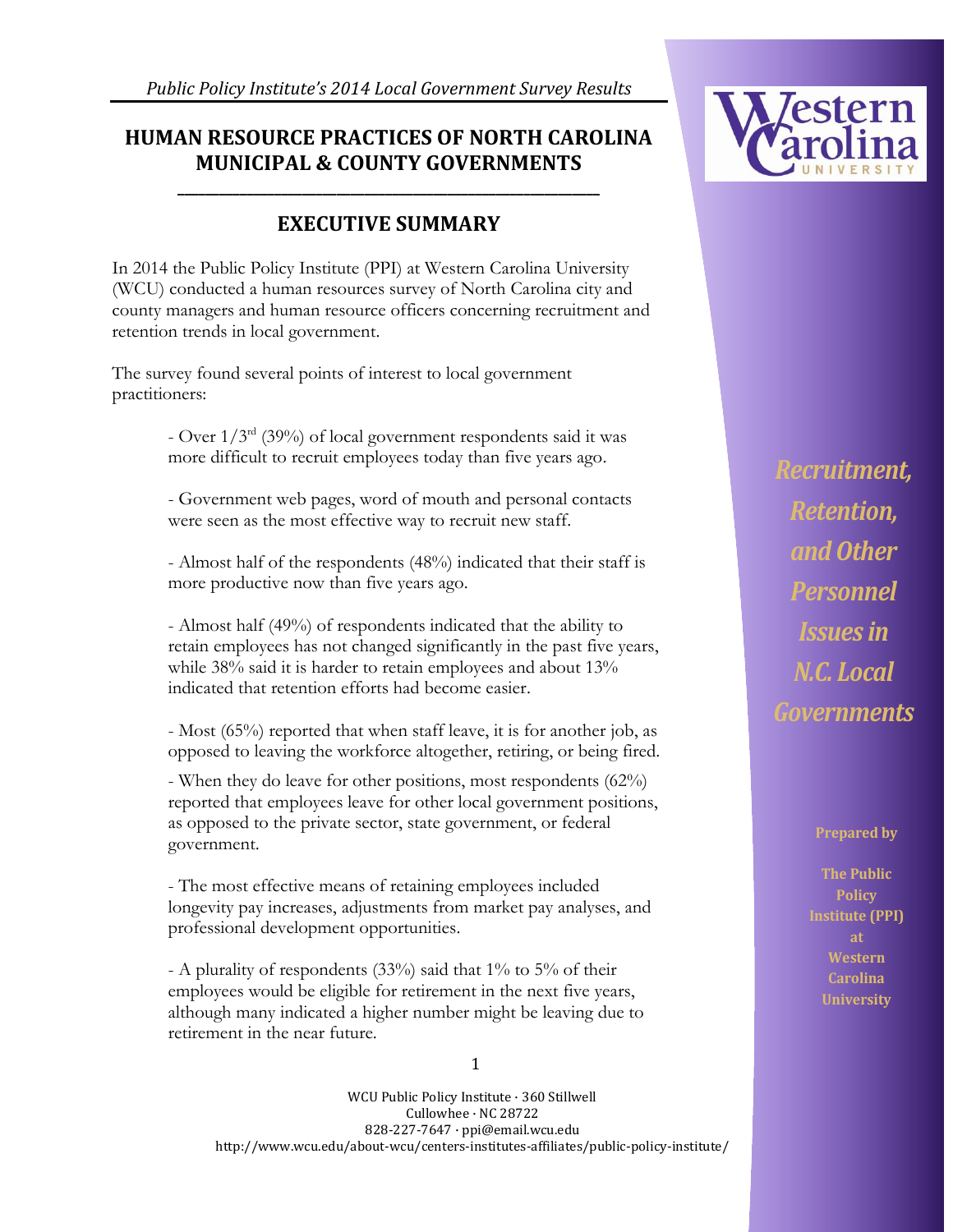### **SURVEY METHODS**

**\_\_\_\_\_\_\_\_\_\_\_\_\_\_\_\_\_\_\_\_\_\_\_\_\_\_\_\_\_\_\_\_\_\_\_\_\_\_\_\_\_\_\_\_\_\_\_\_\_\_\_\_\_\_\_\_\_\_\_\_\_**

As part of the Annual Local Government Survey (*LoGoS)* conducted by the Public Policy Institute, we contacted all North Carolina city managers, county managers, and human resource representatives by email or mail. We obtained the city officers' contact information from the North Carolina League of Municipalities. County information was received from web pages and listservs. We received 103 usable responses from county and city managers and 97 usable responses from HR representatives (or those who are generally tasked with HR related duties) for an overall response rate of 25%. The respondents represent local governments from 77 counties across the state.

We asked a series of both open-ended and multiple choice questions to elicit information regarding what practices each government used to hire and retain employees. In addition to what practices were used, we asked questions concerning the usefulness of hiring and retention practices, potential causes of employee turnover, retirement, and possible barriers in personnel issues.

Demographic questions such as position, city/county population, and the county the participant served were included. We received responses from all regions of the state and from governments of various sizes. The median size of the population served by our responds was about 8,200 residents, with a range of one town of just over 100 residents to one metropolitan county of over one million residents. As to the number of employees for our government-respondents, the median number of employees working in our respondents' organizations was 95, with a range of one employee to a larger government with about 2,900 employees.

It should be noted that the survey captures the perspective of only managers and human resource officers. In the survey, we asked questions concerning retention from upper administrators' perspective, including assessments of why staff chose to leave the organization. Therefore, we recognize that this survey does not capture the attitudes and opinions of those staff members who actually left. Also, perceptions within individual departments and sub-units may differ. Given this limitation, however, we believe that the aggregate information provided is still useful and that the data capture general trends and challenges facing local governments in the state.

### **SURVEY RESULTS**

**\_\_\_\_\_\_\_\_\_\_\_\_\_\_\_\_\_\_\_\_\_\_\_\_\_\_\_\_\_\_\_\_\_\_\_\_\_\_\_\_\_\_\_\_\_\_\_\_\_\_\_\_\_\_\_\_\_\_\_\_\_**

### **I. Recruitment and Hiring**

**Staff and employees of North Carolina local governments are more qualified and productive than in the previous five years, but local governments may be having a more difficult time finding them.** As seen in Figure 1, many respondents (47.6%) stated that employees are more qualified and productive than five years ago, with only 8.6% saying that employee qualifications and productivity has decreased. However, as depicted in Figure 2, many respondents (38.8%) indicated that hiring/recruiting new employees is more difficult now than five years ago. Even given the availability of electronic resources, only about one-fifth (20.8%) said that hiring was easier today than five years ago.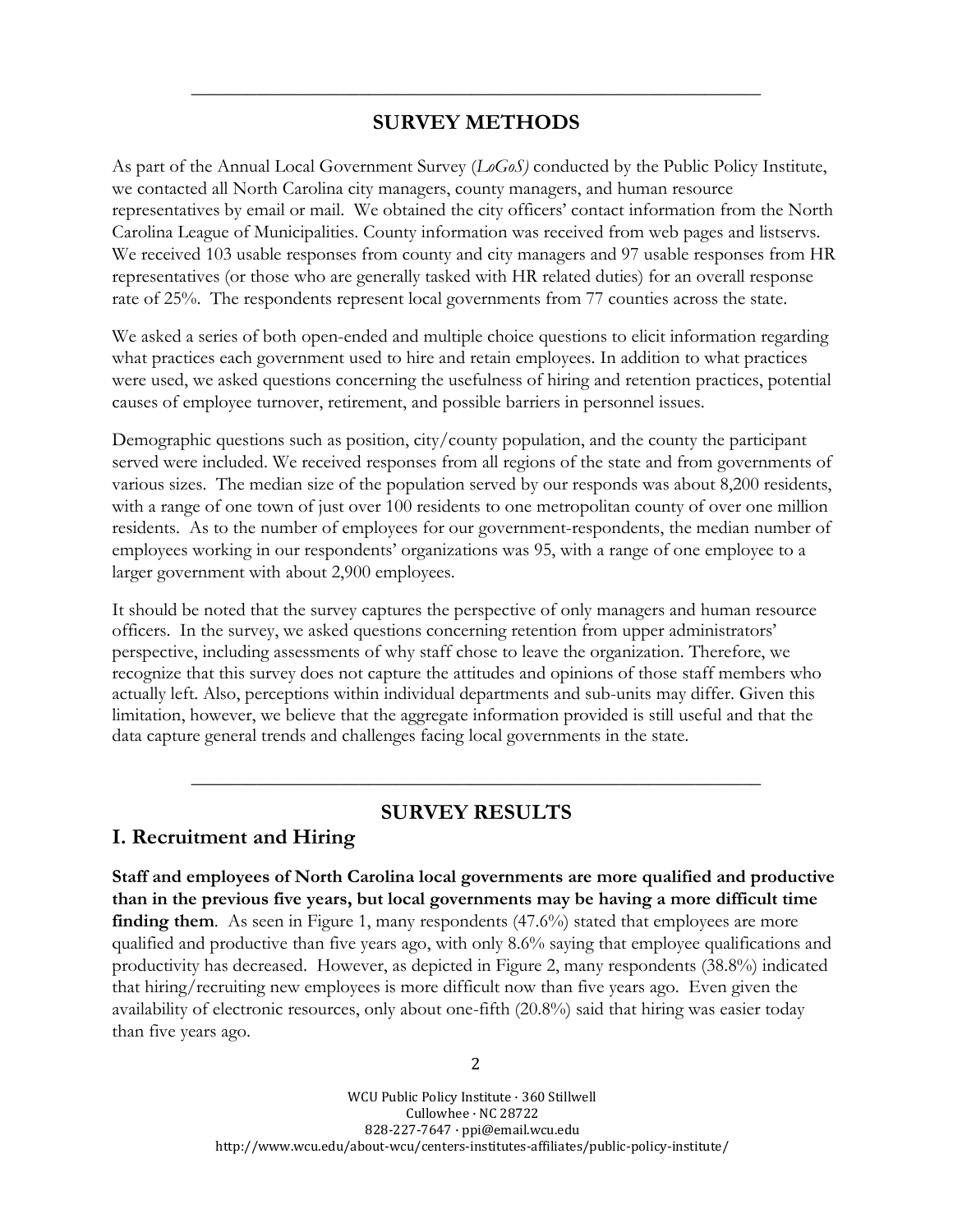**When asked what the largest barriers to recruitment and retention were, most responses brought up salary and benefits**. As one respondent from the Piedmont stated:

> *Competition with the private sector (they still pay higher than we can). Ability to keep talented employees (especially younger employees) from leaving for more urban areas. We still demand our employees to wear many hats, yet I find more and more that the recruiting pool seems to be made up of very specialized talents.*

Despite the overall trends, others did mention the lack of qualified applicants for the positions the government is trying to fill as a problem. Concerns surrounding this vary, from the time and resources necessary to train these applicants, to the ability of the applicant to successfully perform their duties. In the open comments, this was a particular concern for more rural areas that had more trouble drawing applicants.



Participants were also asked if they had a written recruitment policy; 43% of respondents answered yes. The Piedmont area seems to lead in this practice, with 51% of their participants claiming to have a recruitment policy, where the Eastern region following at 40%, and the Western region with only 36%.



The last set of questions pertaining to hiring and recruiting dealt with the tools local governments are using to find and hire their employees. We first asked what the participants used for recruitment out of the following: private "headhunter" services, job listing sites (such as Monster, Indeed, etc.), formal professional associations such as the ICMA or NCCMA, word of mouth or personal contacts, local government email lists ("listservs"), newspapers, their organization's webpage, or some other tool. Respondents were asked to state whether they used each of these recruitment tools.

As displayed in Figure 3 below, the government's own web page was the most common tool used for recruitment, with over 81% of our respondents indicating that they advertised employment openings on their web pages. Newspapers were also highly used as indicated by over 80% of our respondents,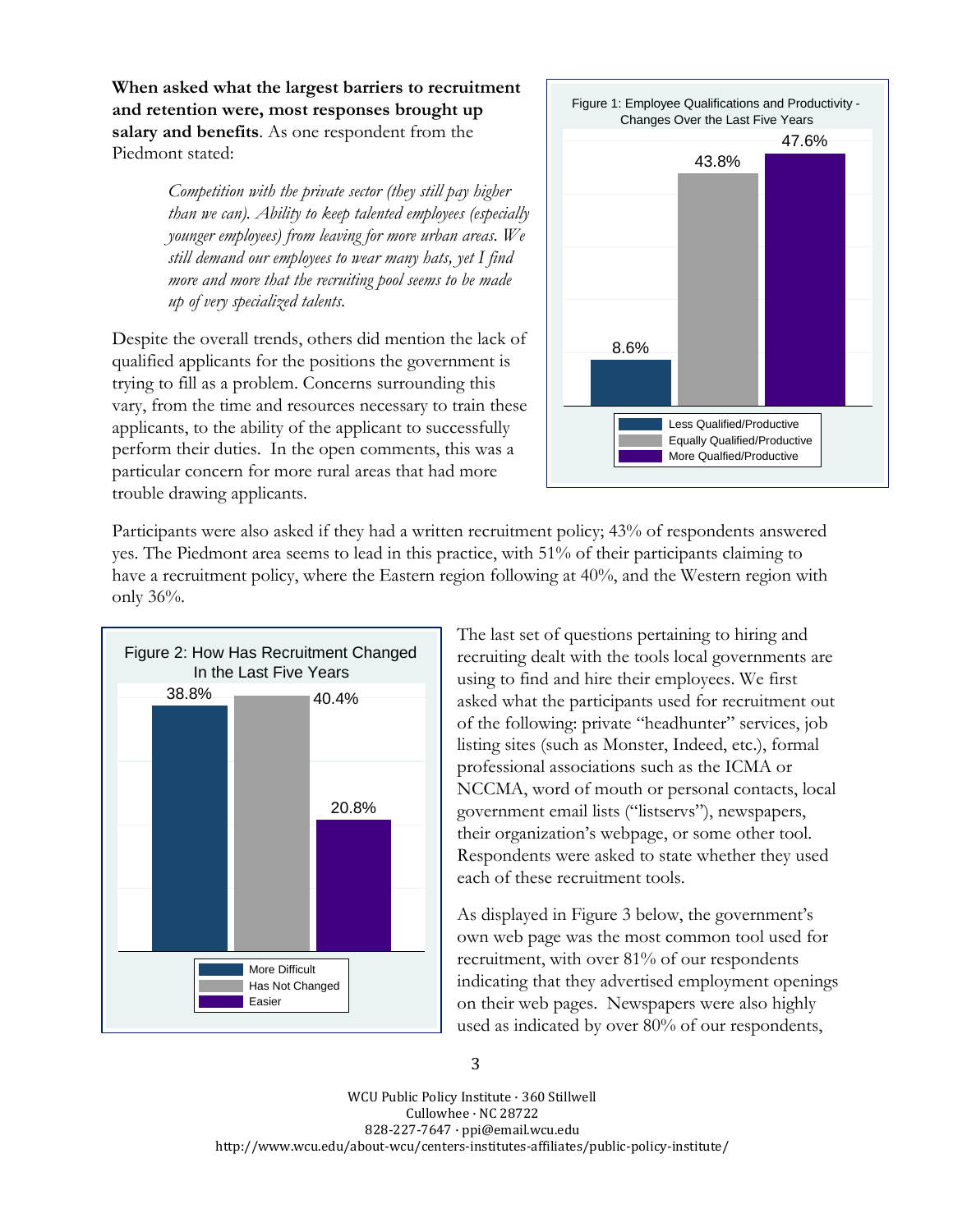as well as local government email listservs (70.2%). Personal contacts and word of mouth (68.6%) and networking through professional associations such as ICMA and/or NCCCMA (53.7%) were also used by more than half of our respondents. Web services (such as "Indeed" or "Monster.com") and private headhunter services were used less frequently, as displayed in Figure 3.

We then asked which *one* of these tools seemed to be the most effective in the respondent's experience. The most useful tools for recruiting, as indicated by our respondents, were word of mouth or personal contacts (28.8%), the local government's web page (26%), and newspaper announcements or ads (19.6%). Less useful, as noted by our respondents, were listservs (9.8%), contacts through formal professional associations (7.6%), web-based programs (4.9%), and private headhunter services (2%).



**Interestingly, while personal contacts and word of mouth are suggested to be the most effective means of recruiting, it was only the fourth most commonly-used recruitment tool**. Most of the respondents who answered "other" explained that the Employment Security Commission has been another valuable resource for them.

## **II. Retention**

**The clear trend across the state from our respondents indicates that it has not become easier to retain staff and employees in local government positions** (see Figure 4). Over one-third (38.1%) of our government-respondents stated it was more difficult now to retain employees than it was five years ago. Almost half (48.6%) stated retention was about the same, and only about 13% indicated that retention efforts were easier today than five years ago.

We also asked respondents what they thought was the "biggest reason" why turnover occurred in their organizations. The leading cause for turnover among local governments by far is staff voluntarily leaving to work at another job, as indicated by nearly two-thirds (65%) of our respondents. The next highest response in this question was retirements, as indicated by 24% of our respondents. Very few respondents (5.7%) reported that firing was a big reason for turnover, and even less (2.3%) indicated that their employees were leaving the workforce altogether.

> WCU Public Policy Institute · 360 Stillwell Cullowhee · NC 28722 828-227-7647 · ppi@email.wcu.edu http://www.wcu.edu/about-wcu/centers-institutes-affiliates/public-policy-institute/

4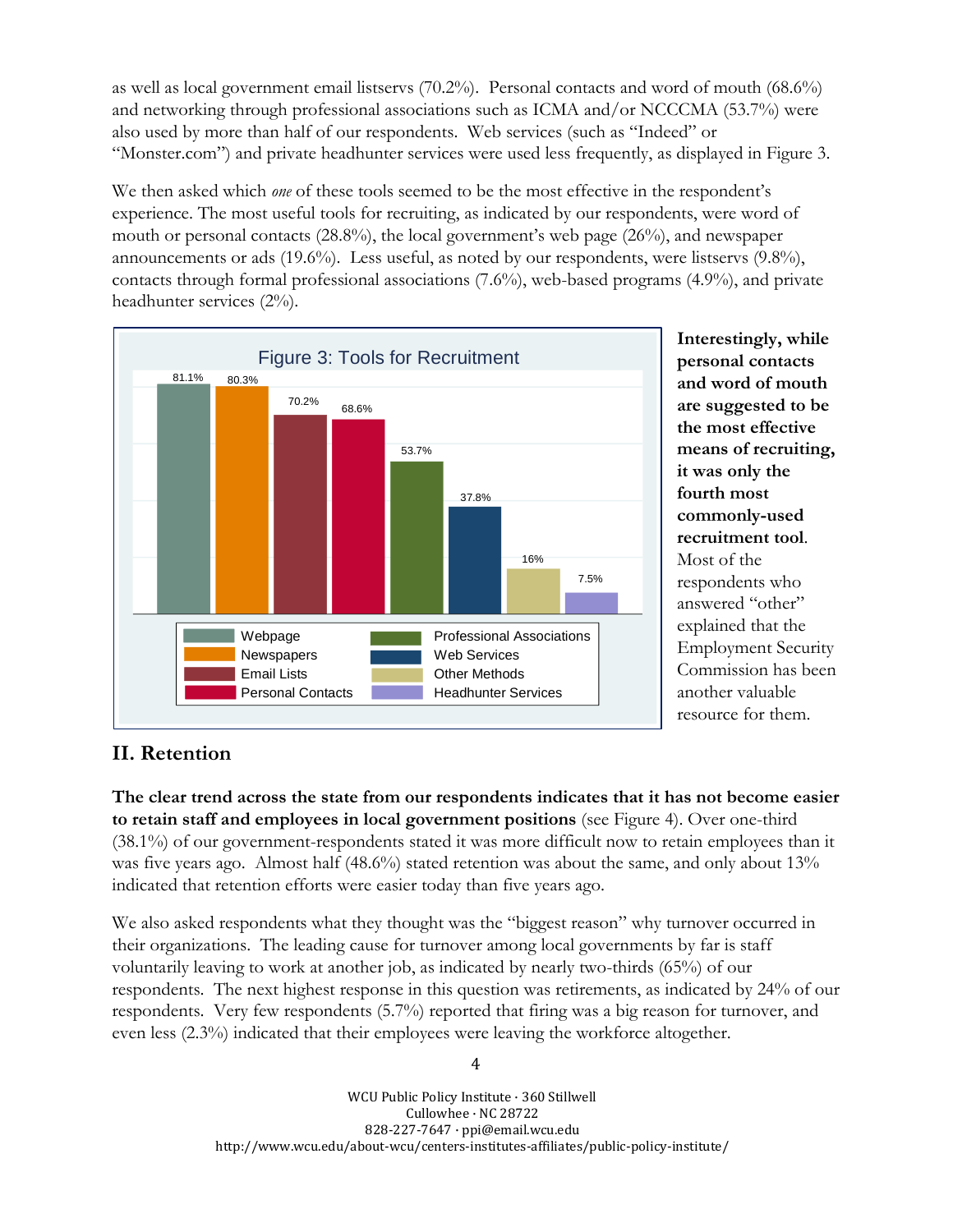Building on these findings that leaving for other work is the main cause of turnover, we also asked a question to find out what types of jobs employees were taking when they left the respondent's organization voluntarily for another position. One of our motivations in asking this question was to see if local government employees were being lured to positions in the private sector or to state or federal government positions.

What we found, however, according to more than half the respondents  $(62.3\%)$ , is that most of these employees are taking other positions in local governments. About one-third of the respondents (34.7%) indicated that employees generally leave for the private sector and only 3% said that employees generally leave for state or federal government positions. As indicated by many respondents in the open-ended comments, this may be due employees initially taking jobs in smaller towns in order to gain experience and the moving to positions in larger and



potentially better paying jurisdictions. As two participants noted:

We compete with neighboring large cities while we are a small town. We pay for training and they use the *training to move elsewhere and get larger salaries.*

Being a small town, we can't offer as many "perks" and higher salary as larger municipalities can, therefore; it is difficult to find qualified candidates that will stay - not just use us as a stepping stone.

Some don't necessarily see this as a problem, though. As one respondent suggested:

*Most local governments don't have a retention problem. I would rather see high-performance, self-motivated performers come and go than those who will stay forever as simply an average or below-average employee.*

Similar to our questions about recruitment, we also asked about the practices or programs used to retain employees. These included such things as increased vacation time for longevity, regular meetings for employees to voice concerns, matching pay for staff that receive outside offers, career development opportunities, awards or other public recognition, longevity pay, social activities for staff and employees, market pay analyses, or other respondent-noted recruitment tools. Here again, respondents were asked to check the boxes for each policy in our listed retention tools and were given the opportunity to include practices not on our list. We followed by asking respondents what *one* tool, in her/his opinion, was the most effective at retaining employees.

As noted in Figure 5, increased benefits for longevity, such as increased vacation time and pay increases, were the most commonly used tools for retention.

5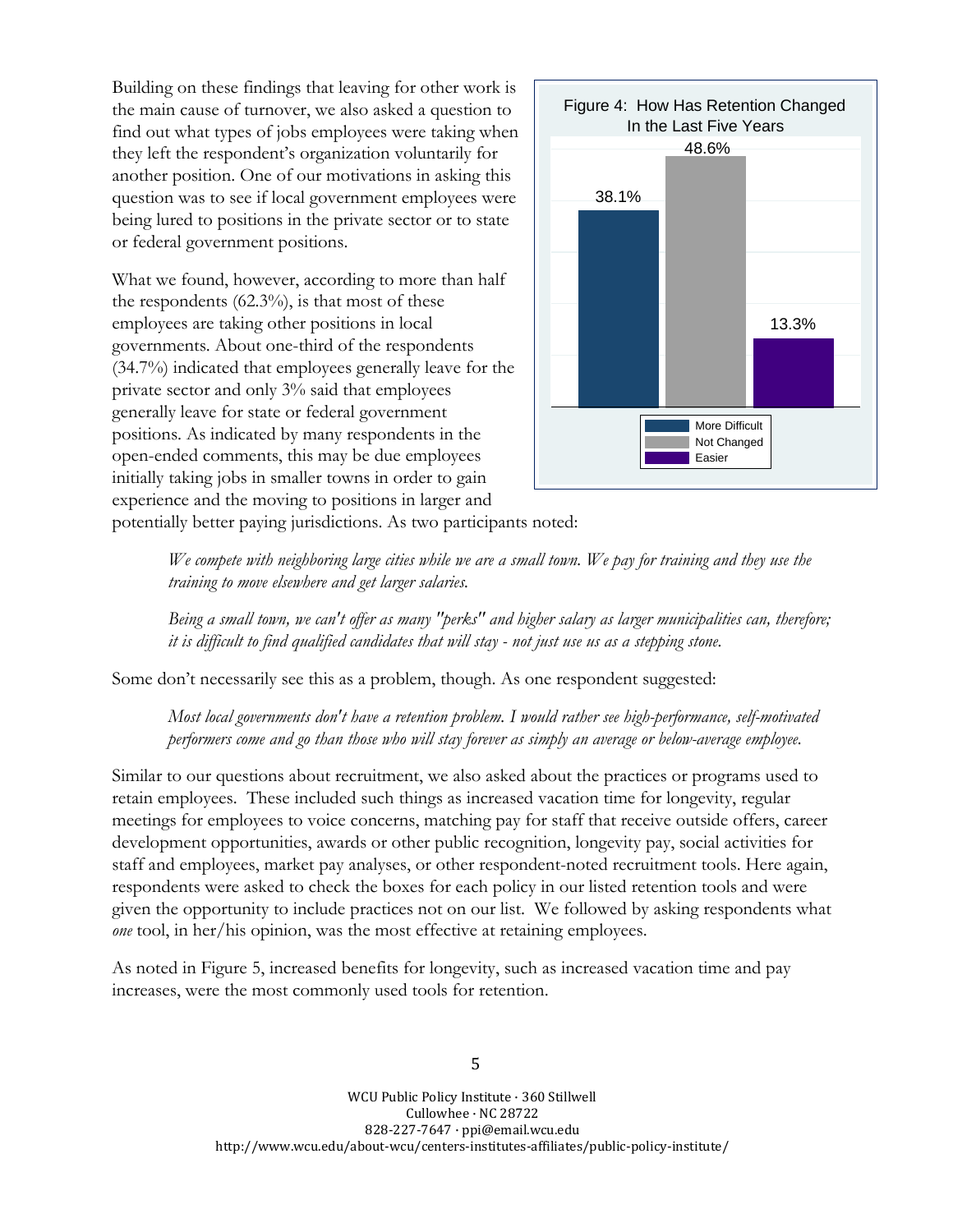

Career development opportunities for advancement in local government were also used by more than half  $(52.1\%)$ of our respondents (see table 1). Many respondents also noted their use of awards or other public recognition of employees  $(43.1\%)$ , the use of market analysis pay adjustments (39.9%), social events for employees and staff  $(32.4\%)$ , and regular meetings to address employee concerns (26.1%) to improve retention.

Fewer respondents (3.2%) indicated that they used matching pay for staff that receive outside offers, and some (7.4%) said that they used methods that were not included on our list.

Of these other means suggested by respondents, the most often mentioned in open-ended comments included other benefits such as health insurance or retirement savings contributions.

We then asked which *one method* our respondents thought was the *most* effective tool for retaining current employees. As one might expect, those tools that deal directly with salaries were seen by respondents as the most effective tools to keep employees in local government. **The highest two responses to this question included pay increases for longevity (28.8%) and salary adjustments based on market pay analyses (26.4%).**

Career development activities (12.9%) were the only other retention tool that was seen as the most effective by a relatively large number of our respondents. Many (14.1%) also again noted things not included on our list, such as health benefits, retirement and 401K plans, and flexible working schedules. The responses to all categories are listed in Table 1 below. As one participant noted,

*Health Insurance benefits have been the most effective program to retain our staff/employees, especially the adoption of Retiree Health Insurance (percentage paid based on years of service).*

We also asked how often per year department heads or mid-level personnel were required to participate in professional development activities. Almost half (49%) said that these were not required, with about 45% saying that these were required less than three times per year, and only about 6% saying that these activities were required four or more times per year. The Piedmont region led the state in this area, demanding more development attendance more frequently than either the Eastern or Western Regions. We found that while the Eastern region participants tended to have these requirements less than the Piedmont or Western regions, Eastern region entities who

6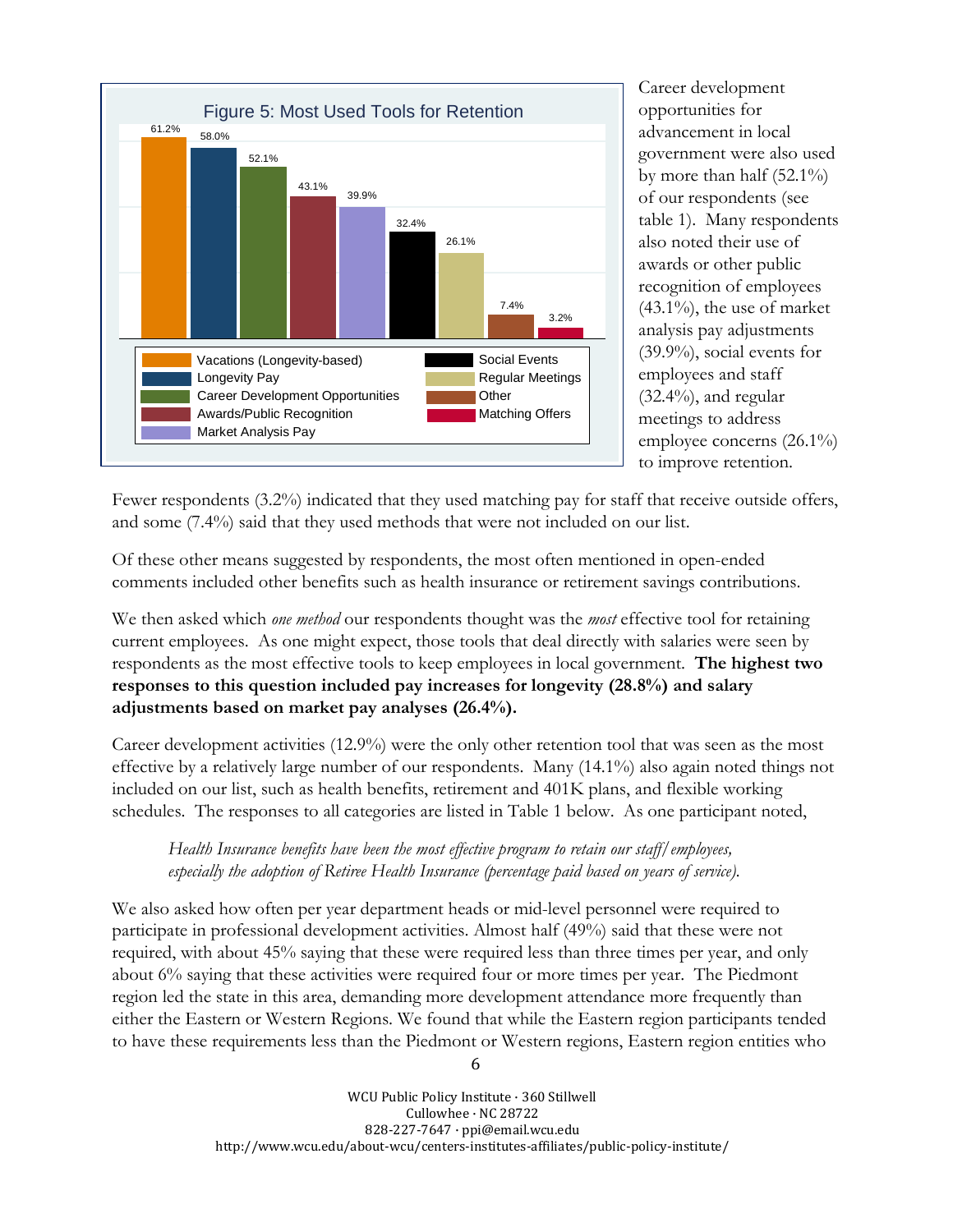do require professional development tended to expect more frequent attendance than in other regions.

| <b>Table 1: Most Effective Retention Tool</b> |                                          |
|-----------------------------------------------|------------------------------------------|
| Tool                                          | <b>Percent Indicating Most Effective</b> |
| Longevity Pay                                 | 28.8%                                    |
| Market Analysis Pay Adjustments               | 26.4%                                    |
| Other                                         | $14.1\%$                                 |
| Professional Development Activities           | $12.9\%$                                 |
| Longevity Vacation                            | $7.4\%$                                  |
| Regular Meetings for Employee<br>Concerns     | $5.5\%$                                  |
| Awards/Public Recognition                     | $3.1\%$                                  |
| Matching Pay for Outside Offers               | $1.2\%$                                  |
| <b>Employee Social Activities</b>             | $0.6\%$                                  |

### **III. Retirement**

We also asked respondents questions about their planning for turnover and retirement. **The vast majority (91%) of respondents had no succession planning in place**.

As well as those leaving for other jobs, we wanted to know about potential retirements within the respondent's organization. Potential retirements may be a concern for some, but certainly not all of the governments included in our survey.

**When asked to estimate what percentage of their city or county's workforce would be eligible for retirement in the next five years, nearly 1 out of 5 respondents said that 16% or more of their administrative staff would be eligible to retire.**

For others, retirement is not as significant in personnel decisions, as over half of the respondents said that only least 5% could retire in the next five years. The responses are displayed in Figure 6.

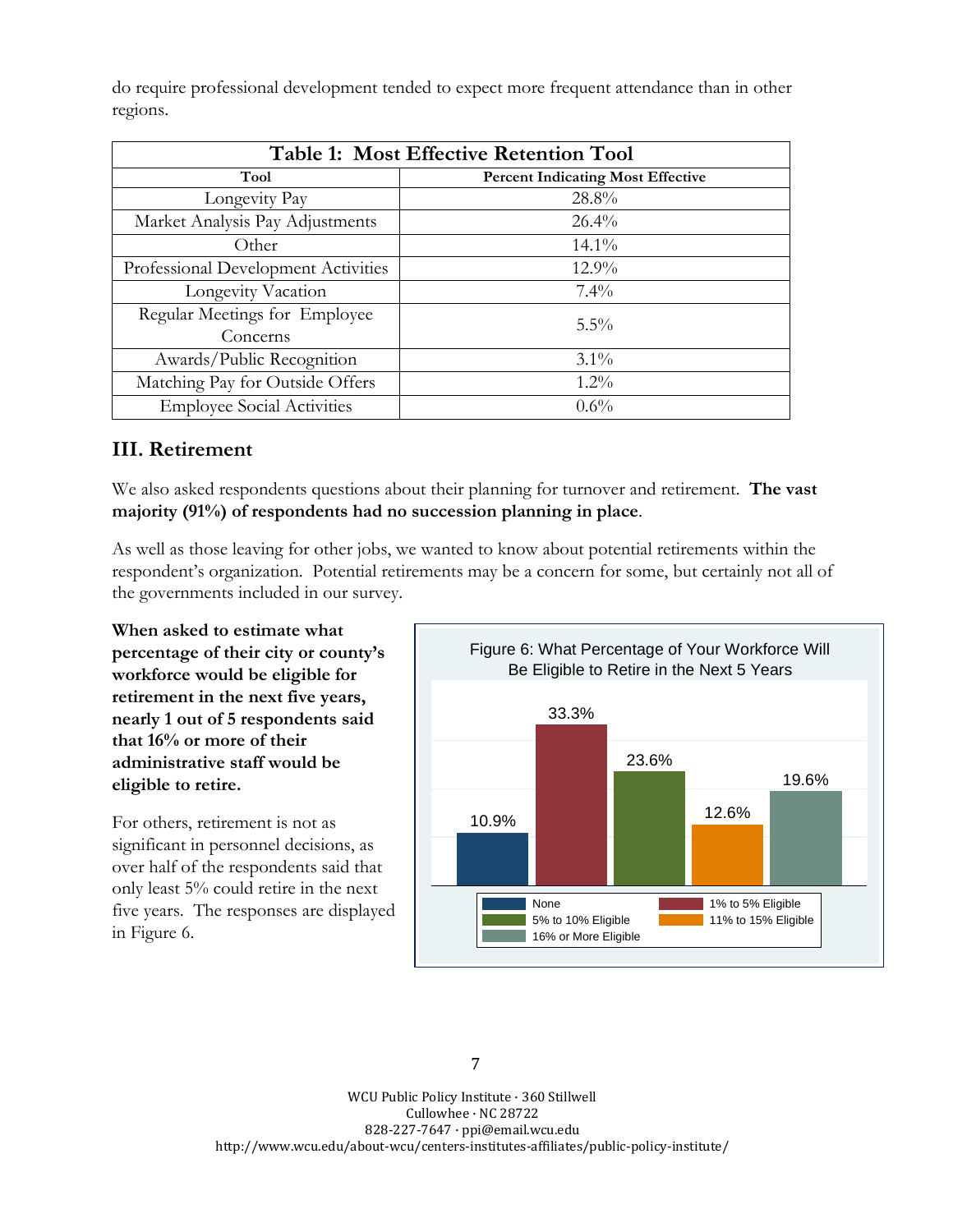## **SUMMARY AND RECOMMENDATIONS FROM KEY FINDINGS**

**\_\_\_\_\_\_\_\_\_\_\_\_\_\_\_\_\_\_\_\_\_\_\_\_\_\_\_\_\_\_\_\_\_\_\_\_\_\_\_\_\_\_\_\_\_\_\_\_\_\_\_\_\_\_\_\_\_\_\_\_\_**

Local government leaders in North Carolina appear willing to use many methods to recruit, hire, and retain their employees. However, not all of these methods are as useful or influential on personnel decisions. In assessing our data, the Public Policy Institute provides the following specific recommendations (which may or may not be already happening in your county/municipality):

- **1. Assess the effectiveness of current recruiting and retention techniques.** While local government leaders utilize a large array of techniques for recruiting and retaining employees, not all of them seem to be very effective. This is not to say that what is effective in one area will necessarily be effective in another; rather, those in charge of these decisions seem to be utilizing many techniques where perhaps one or two are what truly work for them. Taking the time to determine what is working and what isn't in these areas should help to save time, resources, and frustration when trying to find new employees, or keep those you have.
- **2. Prepare for a retiring administration.** Many respondents suggested that in just five years a large portion of those currently working in local government administration will be retiring, which means more focus will turn to recruiting new administrators. Preparing for this shift now may help local governments handle the transition with stability, where ignoring this trend threatens to leave some organizations brittle and stretched even thinner than they already are. One helpful tool may be a succession plan, which could include targeting current employees as candidates to fill potential future openings.
- **3. Consider more professional development opportunities.** Related to succession planning and retirements, professional development activities may help develop the next generation of administrators from within the organization. Much like anything else in local government, personnel issues are constantly changing and evolving. Sending someone to do a job without the proper tools is a self-defeating practice; by offering our local leaders more opportunities to learn as the field transforms, we, in turn, are offering our local governments a better chance to thrive when facing new challenges.
- **4. Address compensation & retention.** While suggesting that local governments begin offering higher salaries may sound good, it may not be practical. An interesting finding is that it is not necessarily the lure of the private sector that is causing turnover. As seen from the respondents, the biggest competitor is likely other local governments. This appeared particularly true for smaller and rural areas that lose good staff to larger, urban areas. Local governments, particularly those in rural areas, may need to be more creative to retain quality staff members. By offering more vacation time, flexible working schedules, regular meetings to address employee concerns, career development opportunities, and matching pay to staff who receive outside offers (when possible), it seems local governments can have better success when appealing to both new and current employees.